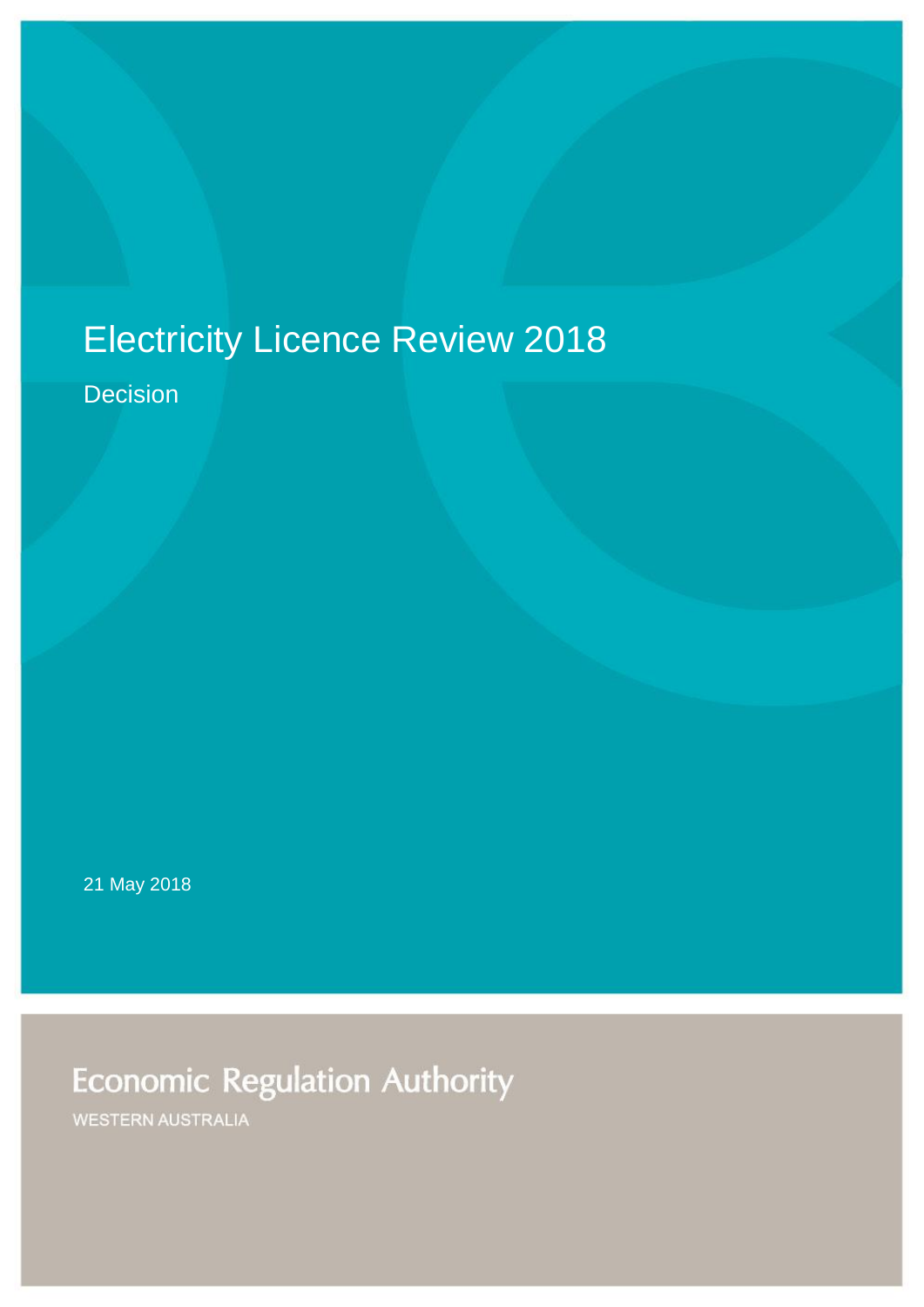#### **Economic Regulation Authority**

4th Floor Albert Facey House 469 Wellington Street, Perth

#### **Mail to:**

Perth BC, PO Box 8469 PERTH WA 6849

**T:** 08 6557 7900

**F:** 08 6557 7999

**E:** records@erawa.com.au

**W:** www.erawa.com.au

National Relay Service TTY: 13 36 77 (to assist people with hearing and voice impairment)

We can deliver this report in an alternative format for those with a vision impairment.

© 2018 Economic Regulation Authority. All rights reserved. This material may be reproduced in whole or in part provided the source is acknowledged.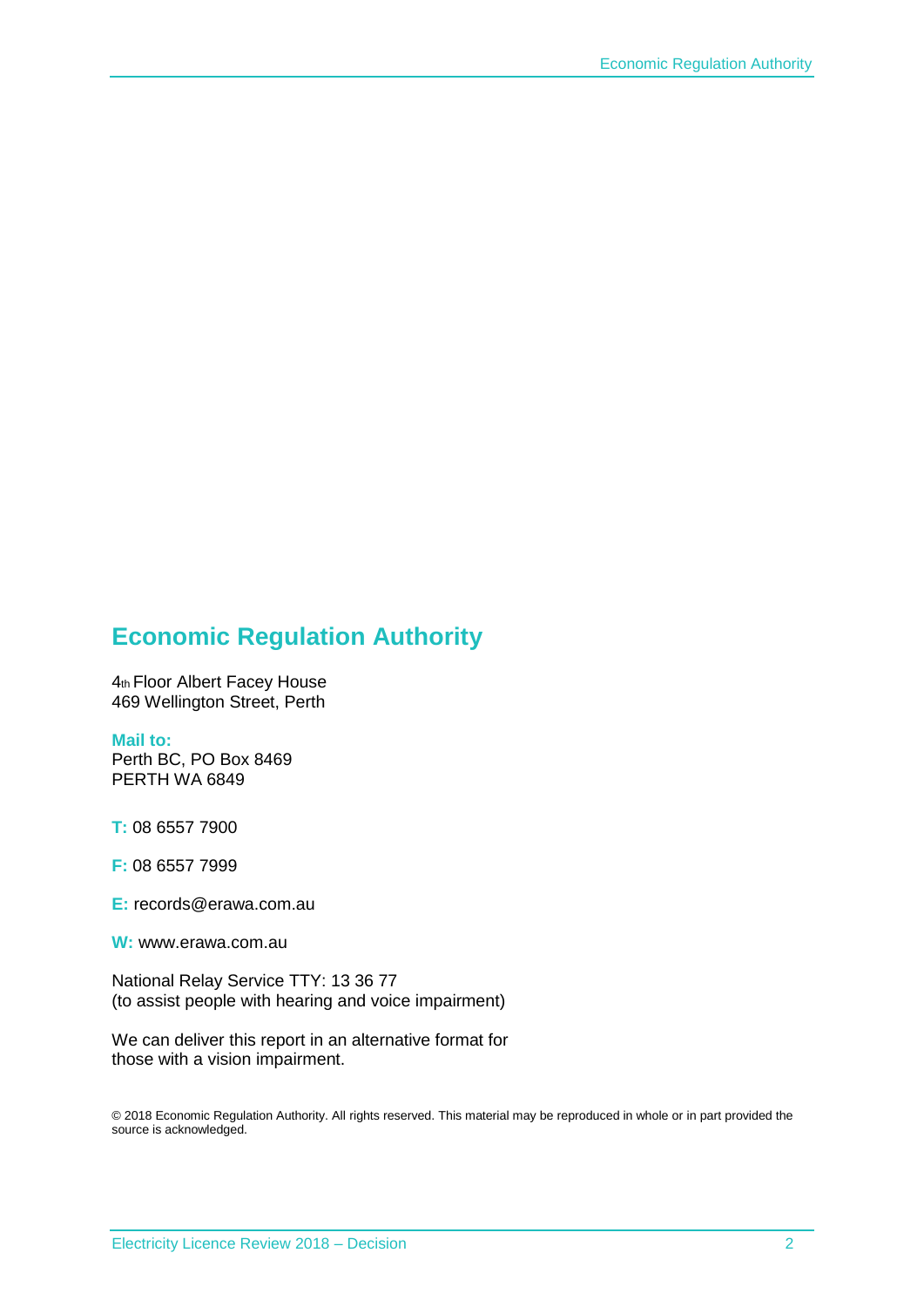### **Contents**

| <b>Decision</b>                                               | $\mathbf{2}$ |
|---------------------------------------------------------------|--------------|
| <b>Background</b>                                             | $\mathbf{2}$ |
| <b>Reasons</b>                                                | 3            |
| <b>Appendices</b>                                             | 7            |
| <b>Appendix 1 – Electricity Generation Licence Template</b>   | 8            |
| <b>Appendix 2 – Electricity Transmission Licence Template</b> | 9            |
| <b>Appendix 3 – Electricity Distribution Licence Template</b> | 10           |
| Appendix 4 – Electricity Retail Licence Template              | 11           |
| Appendix 5 – Electricity Integrated Regional Licence Template | 12           |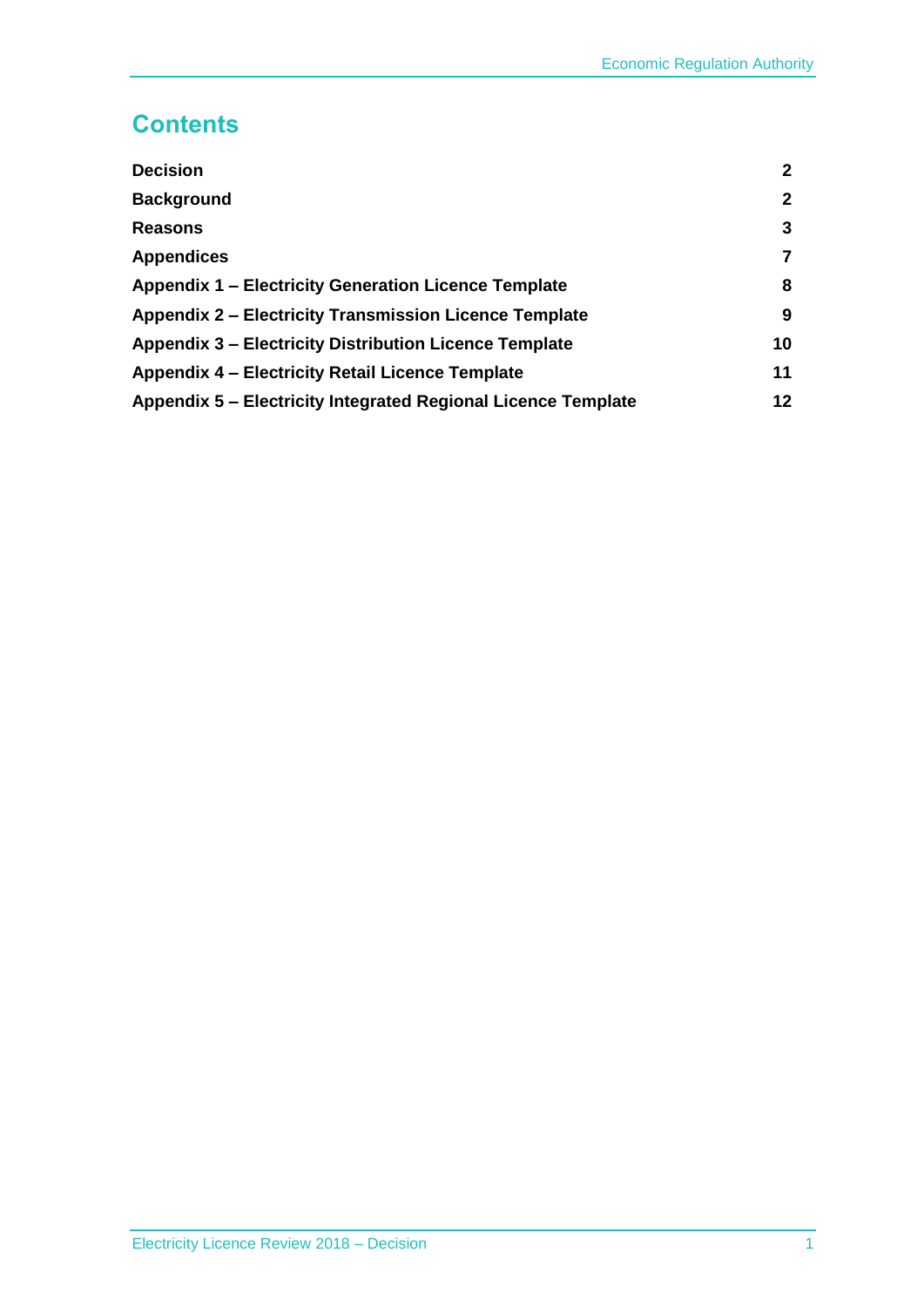### <span id="page-3-0"></span>**Decision**

The Economic Regulation Authority (**ERA**):

- 1. approves the licence amendments in the electricity licence templates attached to this Decision (Appendices 1, 2, 3, 4 and 5); and
- 2. in accordance with section 22 of the *Electricity Industry Act 2004* (**Act**), will issue new licences by substitution to all existing electricity licensees, which will incorporate the amendments in the licence templates relevant to the licensee.

### <span id="page-3-1"></span>**Background**

- 3. The Act governs the operation of the electricity licensing regime in Western Australia and defines the role and powers of the ERA with regard to licensing, monitoring and enforcement. The ERA is also responsible for these functions in the gas industry (under the *Energy Coordination Act 1994*) and water industry (under the *Water Services Act 2012).*
- 4. Under the Act, participants in the electricity industry who intend to, or currently, generate, transmit, distribute or sell electricity must hold an electricity licence (unless otherwise exempt).
- 5. The ERA issues and administers electricity generation, transmission, distribution, retail and integrated regional licences. <sup>1</sup> There are currently 64 electricity licences.
- 6. The ERA periodically reviews electricity licences to ensure it maintains a best practice licensing regime. The ERA previously conducted reviews of electricity licences in 2005, 2010 and 2015.
- 7. The ERA commenced the Electricity Licence Review 2018 (**Review**) in January 2018.
- 8. The scope of the Review was to examine the:
	- format of electricity licence templates: and
	- terms and conditions of electricity licences.
- 9. The objectives of the Review were to ensure that electricity licences:
	- $\bullet$  are consistent with applicable legislation;<sup>2</sup>
	- minimise licensees' regulatory burden and compliance costs;
	- have clear and consistent terms and conditions across the licence types; and

-

<sup>&</sup>lt;sup>1</sup> Electricity integrated regional licences authorise a combination of generation, transmission, distribution and retail services provided outside the South West Interconnected System.

<sup>2</sup> Applicable legislation includes the *Electricity Industry Act 2004* and its codes and regulations.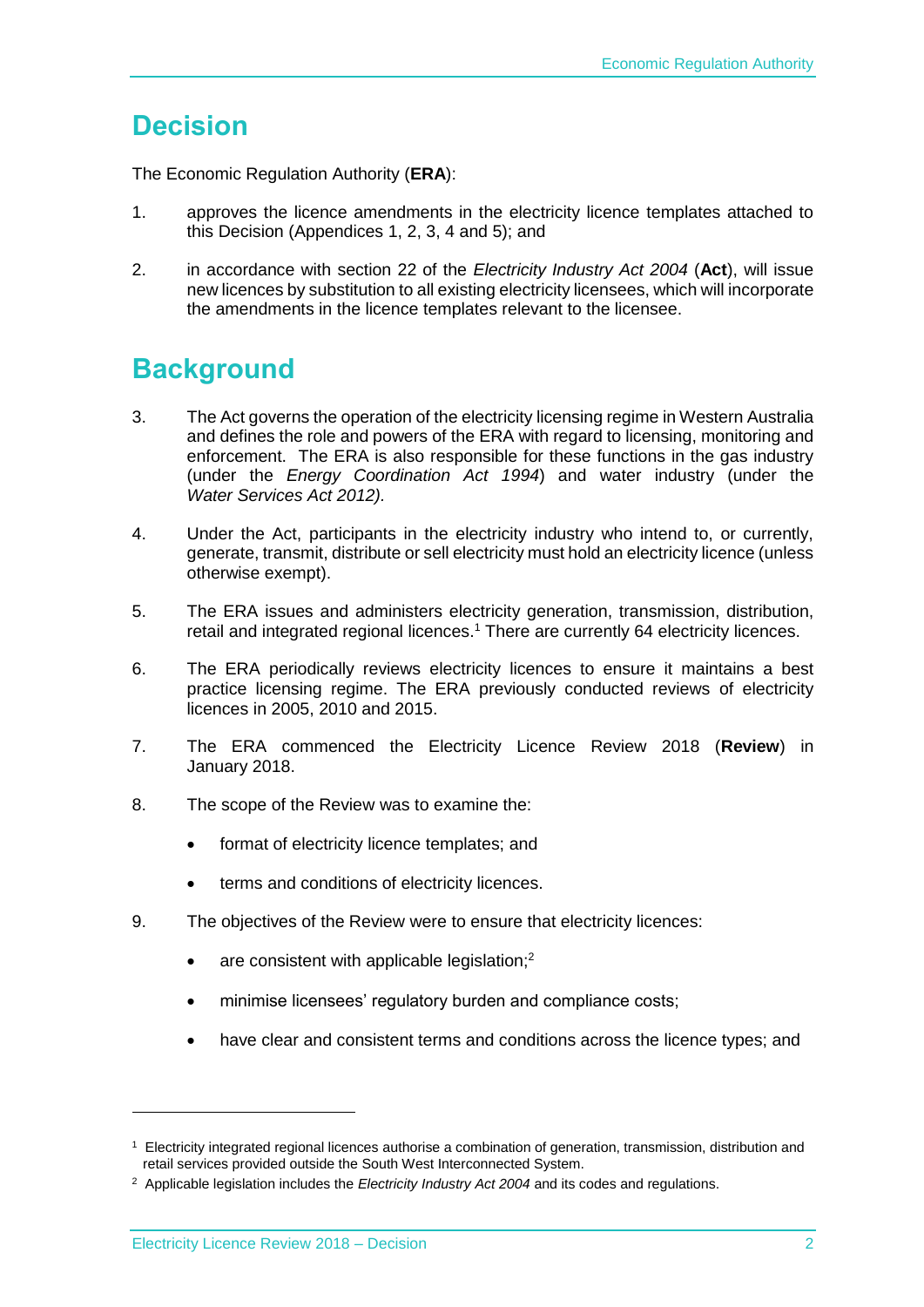- are consistent with gas and water licences where possible.
- 10. The Review did not include examination of:
	- electricity legislation, including subsidiary legislation;<sup>3</sup>
	- the ERA's *Code of Conduct for the Supply of Electricity to Small Use Customers*  (**Code of Conduct**); 4
	- the processes and procedures that are contained in the ERA's regulatory guidelines; 5
	- licence amendment proposals that are specific to a single licensee; or
	- licence exemptions.

### <span id="page-4-0"></span>**Reasons**

-

#### *Review process*

11. The following steps in the Review have been completed, or will be completed:

| <b>Project schedule</b>                                                                                   |                             |  |
|-----------------------------------------------------------------------------------------------------------|-----------------------------|--|
| Deliverable/milestone                                                                                     | Date                        |  |
| Publication of <b>Discussion Paper</b> on proposed licence amendments                                     | 2 February 2018 (completed) |  |
| Public submissions received                                                                               | 2 March 2018 (completed)    |  |
| Licensees provided with 15 business days to make submissions on<br>proposed amended licences <sup>6</sup> | 21 March 2018 (completed)   |  |
| <b>Publication of Decision</b>                                                                            | 28 May 2018 (completed)     |  |
| New licences issued                                                                                       | June 2018                   |  |
| New licences take effect                                                                                  | 1 July 2018                 |  |

<sup>&</sup>lt;sup>3</sup> With the exception of the [Code of Conduct,](https://www.erawa.com.au/electricity/electricity-licensing/code-of-conduct-for-the-supply-of-electricity-to-small-use-customers) the ERA does not administer electricity legislation, specifically the Act or its codes and regulations. The Act and its codes and regulations are the responsibility of the State Government (Minister for Energy).

<sup>&</sup>lt;sup>4</sup> Th[e Code of](https://www.erawa.com.au/electricity/electricity-licensing/code-of-conduct-for-the-supply-of-electricity-to-small-use-customers) Conduct is administered by the ERA and regulates the conduct of retailers and distributors who supply electricity to residential and small business customers (customers who consume not more than 160 MWh of electricity per annum). The Code also applies to marketing agents that act on behalf of retailers. It has its own [review process.](https://www.erawa.com.au/electricity/electricity-licensing/code-of-conduct-for-the-supply-of-electricity-to-small-use-customers)

<sup>5</sup> <http://www.erawa.com.au/electricity/electricity-licensing/regulatory-guidelines>

<sup>6</sup> Under the terms and conditions of a licence, the ERA is required to give licensees 15 business days to comment on licence amendments initiated by the ERA before they are made.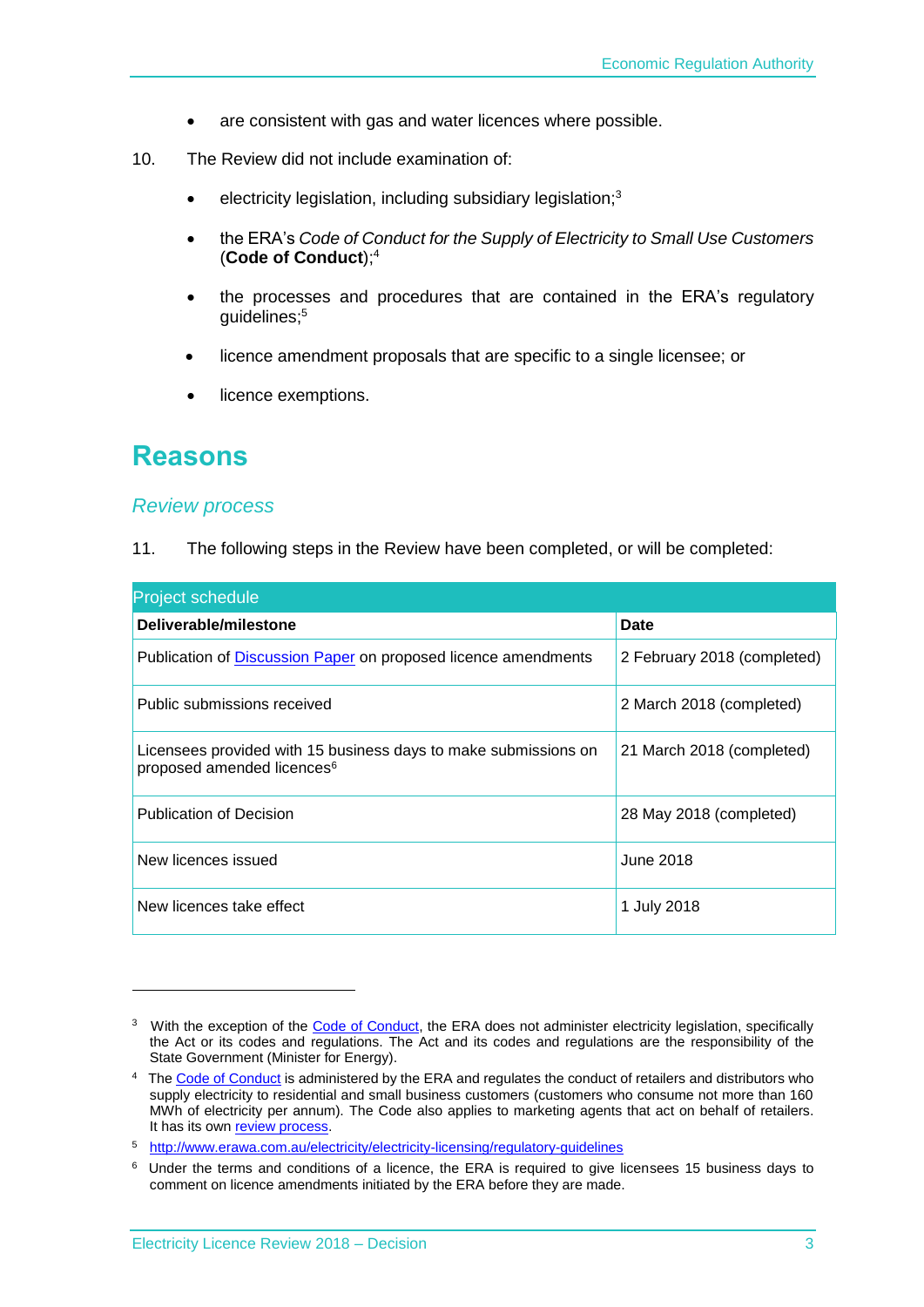#### *Submissions on Discussion Paper*

- 12. Submissions in response to the Discussion Paper were received from:
	- [Alinta Energy;](https://www.erawa.com.au/cproot/18782/2/PubSub%20-%20Alinta%20Energy%20-%20Electricity%20Licence%20Review%202018%20discussion%20paper.PDF)
	- [APA Power;](https://www.erawa.com.au/cproot/18783/2/PubSub%20-%20APA%20Group%20-%20Electricity%20Licence%20Review%202018%20discussion%20paper.PDF)
	- [Perth Energy;](https://www.erawa.com.au/cproot/18784/2/PubSub%20-%20Perth%20Energy%20-%20Electricity%20Licence%20Review%202018%20discussion%20paper.PDF) and
	- [Western Power.](https://www.erawa.com.au/cproot/18785/2/PubSub%20-%20Western%20Power%20-%20Electricity%20Licence%20Review%202018%20discussion%20paper.PDF)
- 13. Alinta Energy, APA Power, Perth Energy and Western Power supported the licence<br>amendments proposed by the ERA in its Discussion Paper. amendments proposed by the ERA in its Discussion Paper. Alinta Energy also proposed two additional minor licence amendments:
	- In the ERA's current electricity licences, sub-clause 1.1 lists all the codes and regulations made under the Act that are applicable to electricity licences. Alinta Energy notes that some of the codes listed under sub-clause 1.1 may not be applicable to a particular licence type. For example, compliance with the Code of Conduct is not applicable to generation licences. Alinta Energy suggested including in sub-clause 1.1 only those codes that are relevant to that licence type.
		- The ERA also proposed adopting the same approach to the regulations that are listed in sub-clause 1.1. For example, the *Electricity Industry (Obligation to Connect) Regulations 2005* do not apply to generation licences.
	- Alinta Energy proposed that reference to the Code of Conduct should include the year of gazettal. The year of gazettal has not previously been included in licences, as the Code of Conduct is reviewed more frequently than other energy codes.

#### *Additional ERA initiated amendment*

- 14. Following the publication of its Discussion Paper, the ERA identified an additional amendment to the retail licence template:
	- In sub-clause 1.1 of the electricity licence templates, the term "reviewable" decision" means a decision made by the ERA pursuant to one of the sub-clauses listed in the definition. Sub-clauses 5.1.5 and 5.1.7 in the new licence structure are listed in the definition and relates to the review of a licensee's asset management system. However, sub-clauses 5.1.5 and 5.1.7 are not in retail licenses, as a retail licensee is not required to have an asset management system (the requirement to have an asset management system is placed on licensees that operate assets, such as generating works or a distribution system).
		- The ERA proposes to amend the definition of "reviewable decision" in the retail licence template to remove the reference to sub-clause 5.1.5 and 5.17 to avoid any confusion and ensure the retail licence template is consistent with the requirements placed on a retail licensee.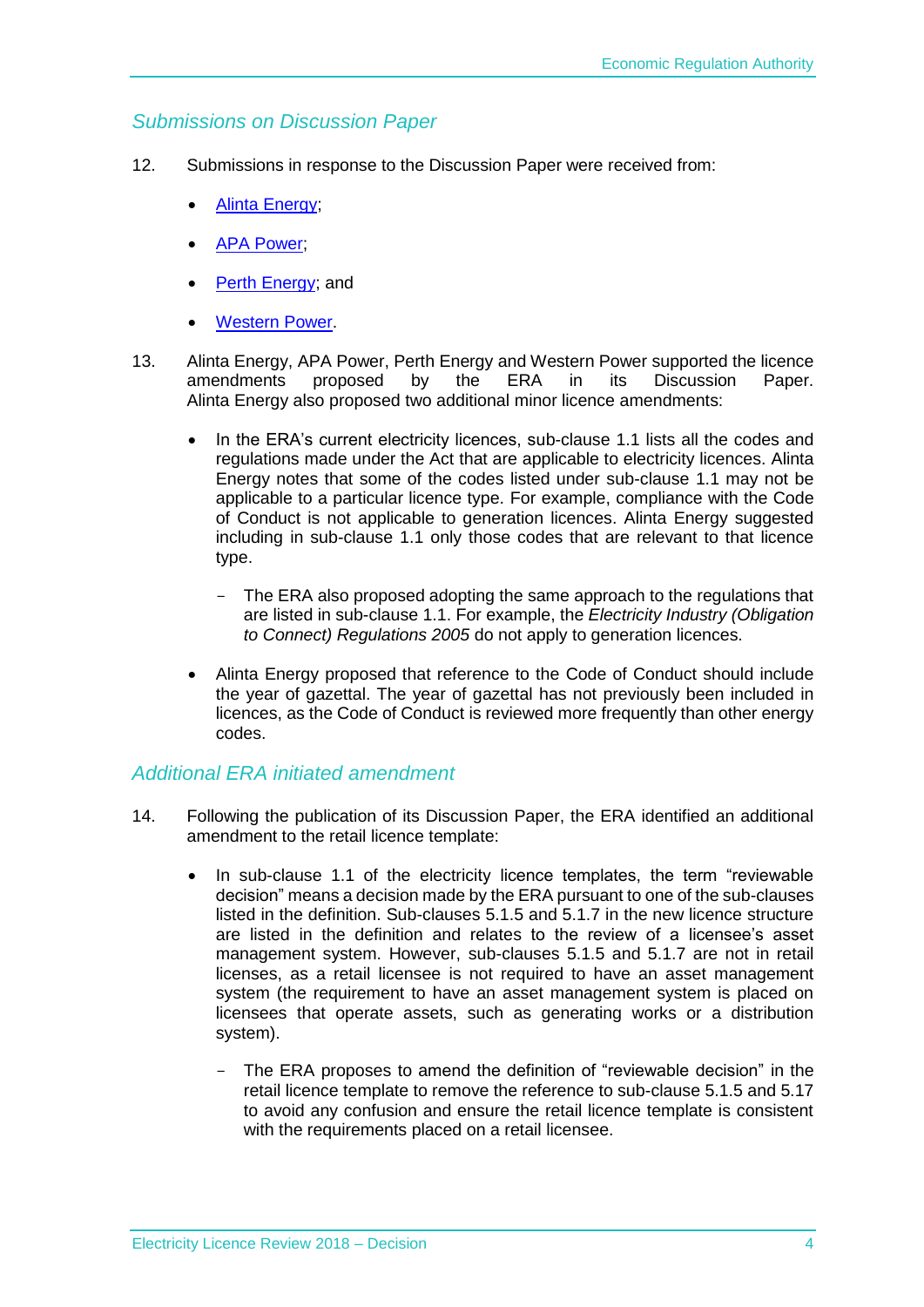#### *Consultation with licensees on final amended licence templates*

- 15. In accordance with licence clause 11, the ERA provided licensees with 15 business days to make submissions on the final amended licence templates.
- 16. No submissions were received on the final amended licence templates.

#### *Decision – Approved licence amendments*

- 17. The ERA approves the following licence amendments:
	- A restructure of licences to make them easier to navigate and more accessible to the reader.
	- Amendments to address uncertainties in licence clauses 1.1 and 4.17, which require a licensee to comply with "applicable legislation". The amendments will remove the uncertainty to make it clear that a licensee must comply with the Act and its codes and regulations.
	- Removal of unnecessary clauses in retail and integrated regional licences:
		- Schedule 1 to a licence specifies the customer classes that the retailer is allowed to supply.
		- Schedule 2, clause 1.1 in the current licence informs the licensee of licence and standard form contract amendments that are required if the licensee wants to change the scope of its retail activities to include new customer  $classes<sup>8</sup>$
		- Clause 10 (renumbered to clause 3.1 in the new template) of the licence allows a licensee to apply to the ERA to amend the licence.
		- Due to licences containing Schedule 1 and clause 3.1, the ERA does not believe Schedule 2 is necessary and approves its removal from licences. It is self-evident that the licensee must apply to amend its licence if it wants to supply different customer clauses to the ones permitted by the licence. Also, the licence does not take this approach with any other licence condition, even though other licence conditions are subject to amendment.
	- Current licences refer to both "map" and "plan" when identifying the licence operating area. To ensure consistency, the ERA approves using the term "plan" throughout the licence. "Plan" is used by Landgate and it is the term used in the notice published in the Government Gazette when a licence is granted or amended.
	- The ERA approves replacing *Electricity Industry Customer Transfer Code 2004* with *Electricity Industry (Customer Transfer) Code 2016*. The 2004 Code was repealed and replaced with the 2016 Code by the Minister for Energy on 20 September 2016.

-

 $7$  Clause number refers to the clause number in the amended electricity licence templates, not existing electricity licences.

<sup>&</sup>lt;sup>8</sup> This only applies to licences that contain restrictions on the class(es) of customer that can be supplied.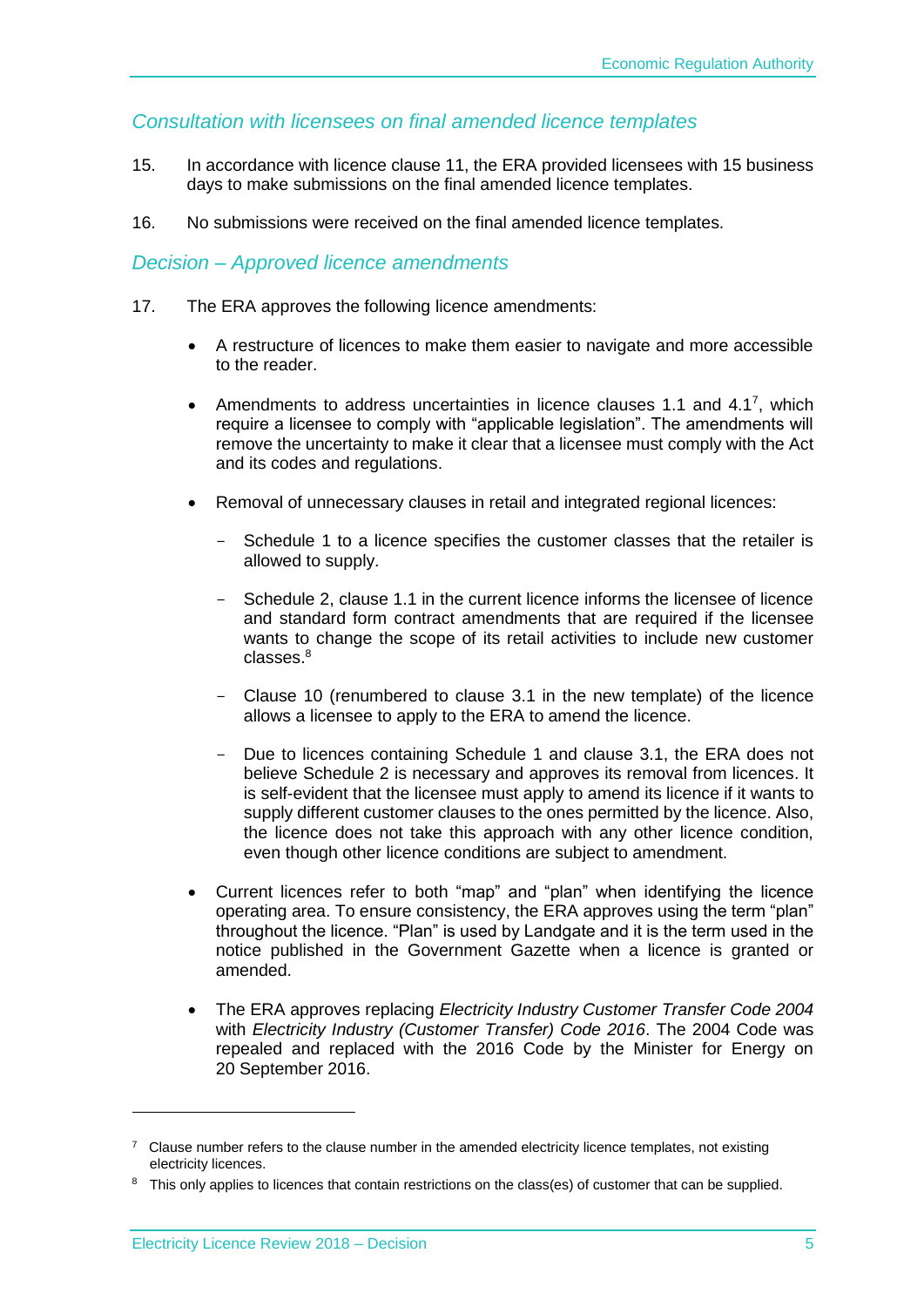- The ERA approves amending clause 1.2 to include the word "replacement". This will ensure that when codes or regulations are replaced, the licence adopts the replacement instrument.
- 18. The ERA approves the two additional amendments proposed by Alinta Energy:
	- The ERA approves Alinta Energy's proposal to list only those codes in a licence that are relevant to that licence type. The ERA will also adopt the same approach to the regulations that are listed in sub-clause 1.1. The amendments will make it easier for licensees to identify the codes and regulations relevant to them.
	- The ERA approves Alinta Energy's proposal to amend electricity licences to include the Code of Conduct's year of gazettal. This will ensure consistency with the other codes and regulations listed in sub-clause 1.1 of the licence templates, which do include the year of gazettal in the title.
- 19. The ERA approves the following amendments to the term "reviewable decision" in sub-clause 1.1:

Reviewable decision means a decision by the ERA pursuant to:<sup>9</sup>

- a) clause 3.8.3;
- b) clause 5.1.5 Not Used;
- c) clause 5.1.7 Not Used;
- d) clause 5.2.2;
- e) clause 5.3.2; or
- f) clause 5.3.4.
- 20. The ERA is satisfied that the amendment of electricity licences by substitution will not be contrary to public interest.

1

<sup>9</sup> Clause numbers refer to the relevant clauses in the amended retail licence template.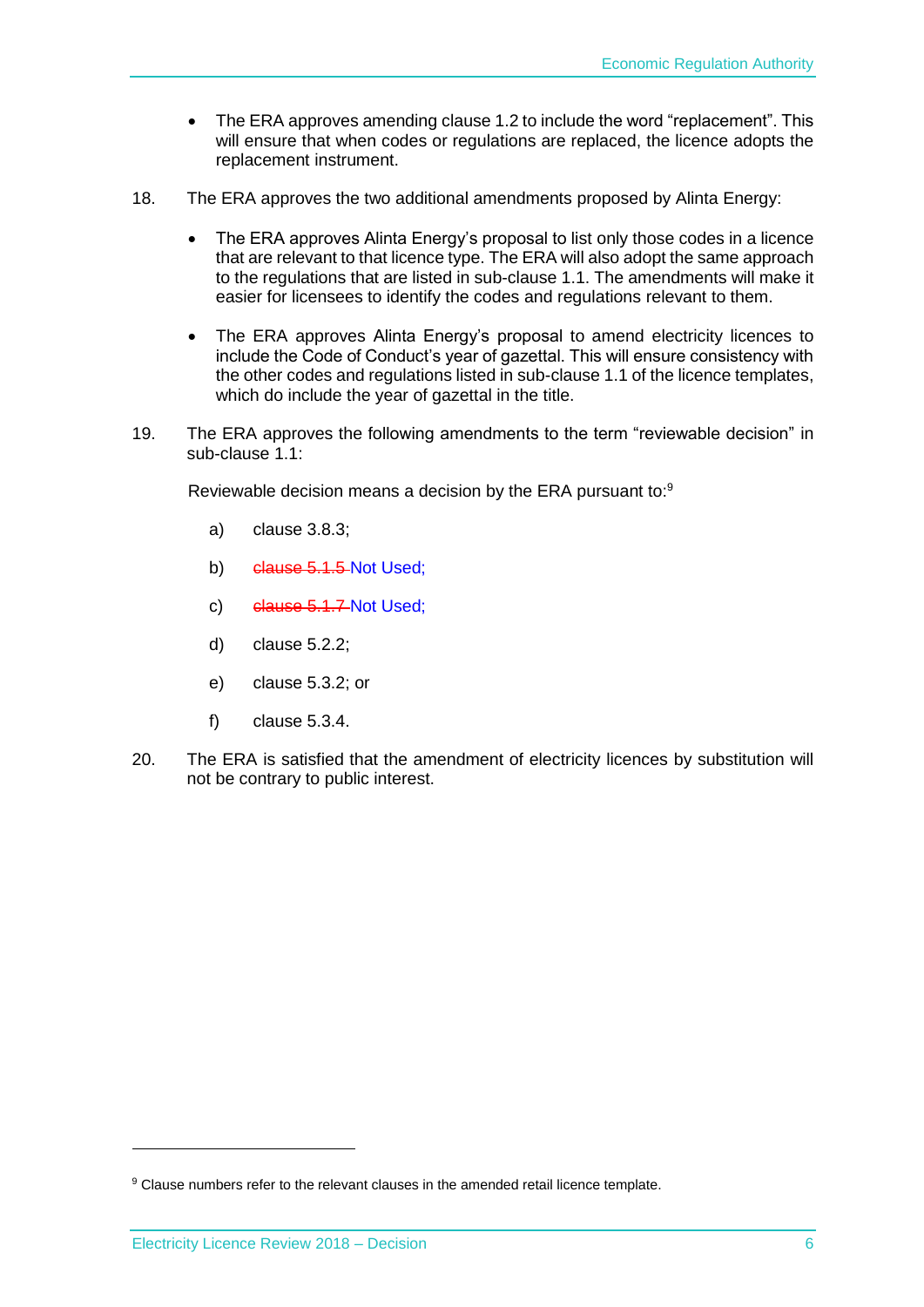# <span id="page-8-1"></span><span id="page-8-0"></span>**Appendices**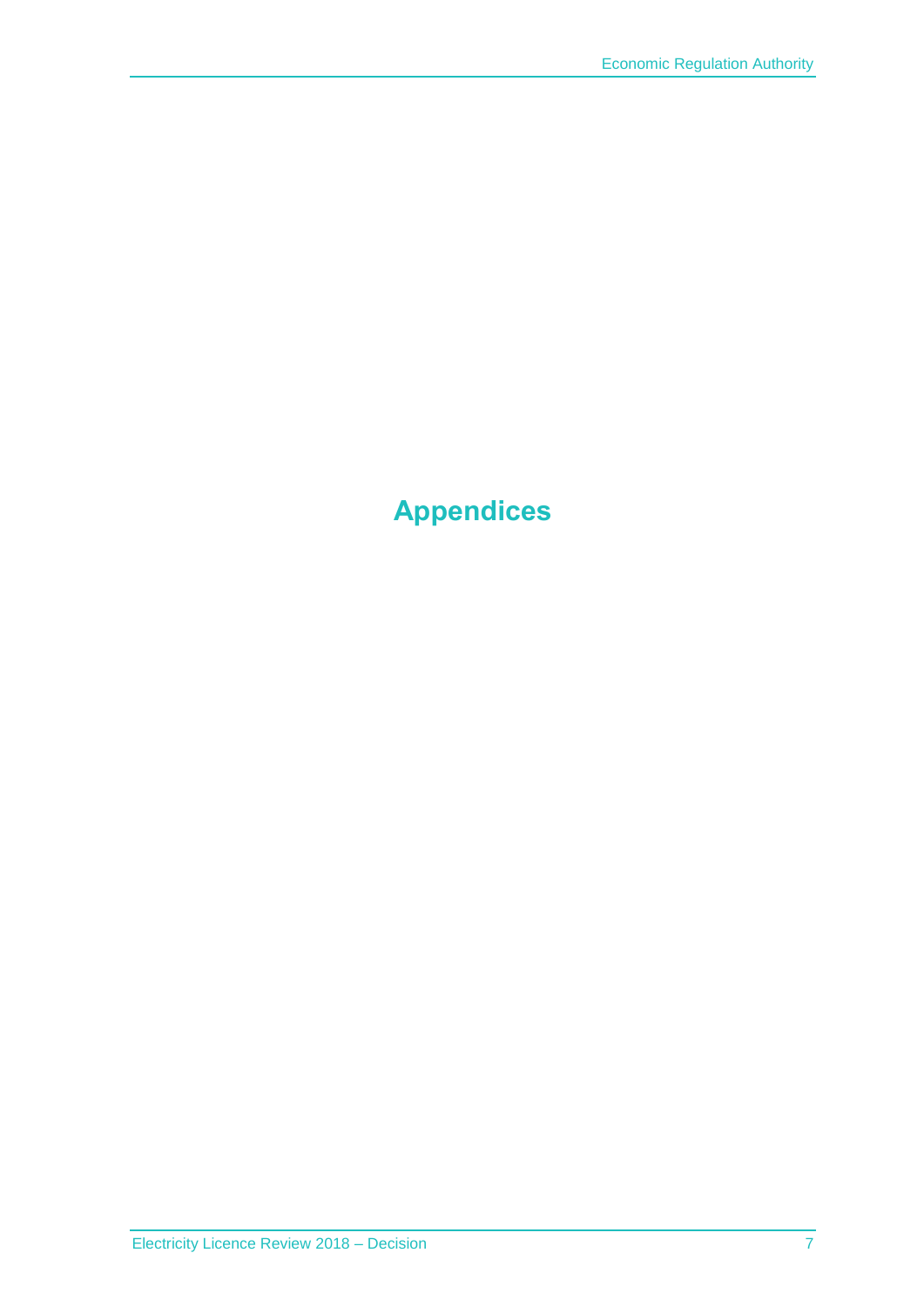### **Appendix 1 – Electricity Generation Licence Template**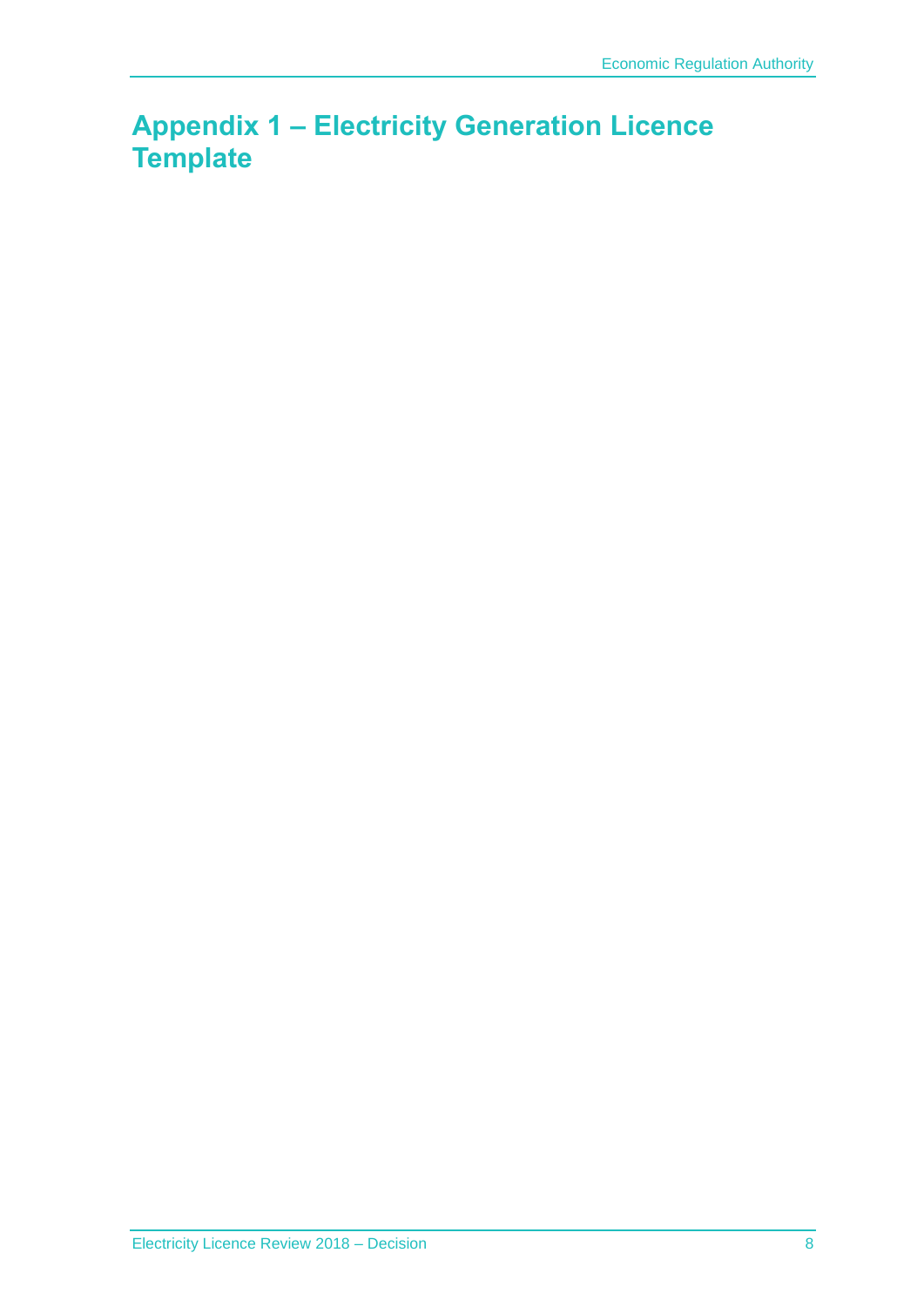### <span id="page-10-0"></span>**Appendix 2 – Electricity Transmission Licence Template**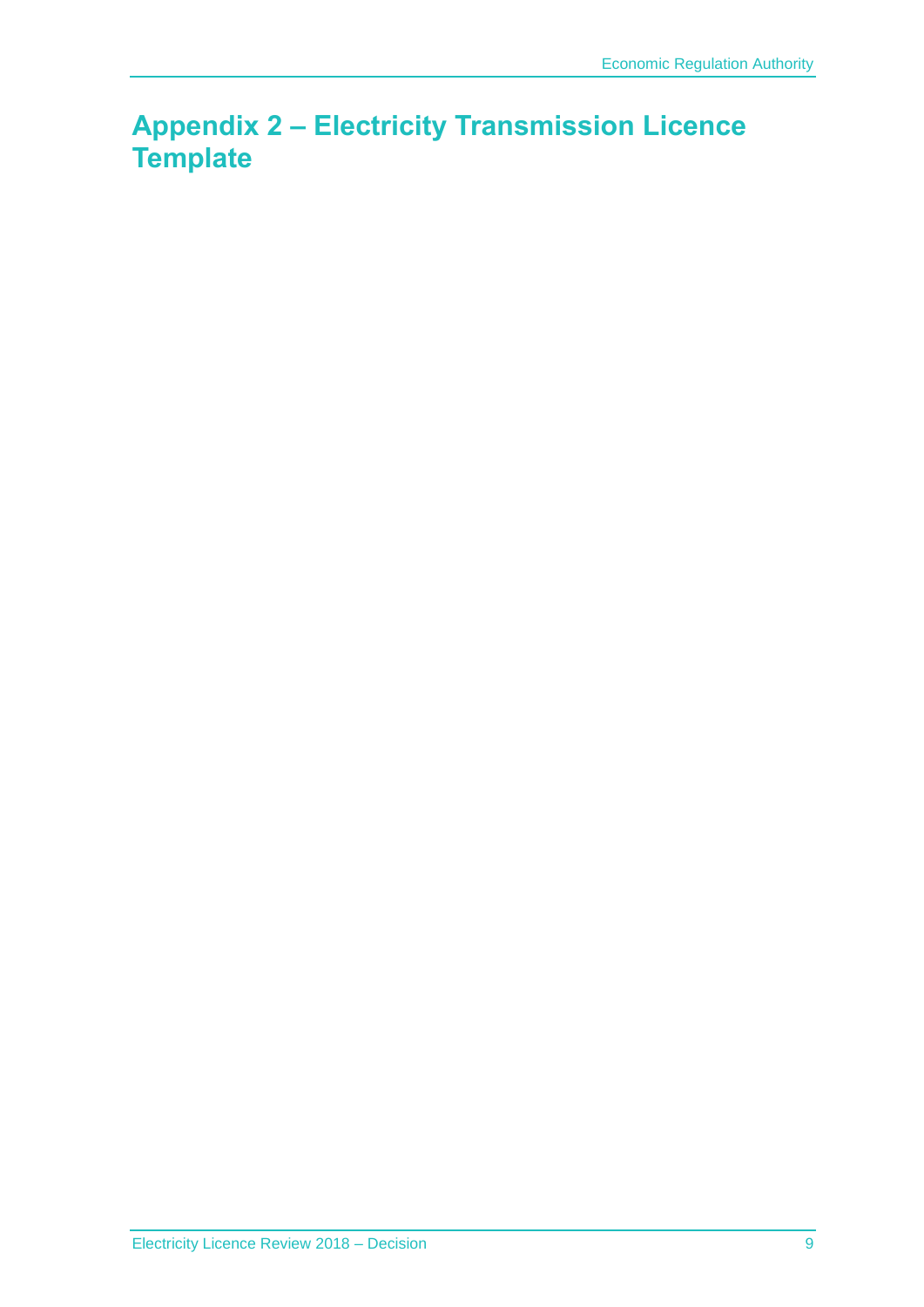### <span id="page-11-0"></span>**Appendix 3 – Electricity Distribution Licence Template**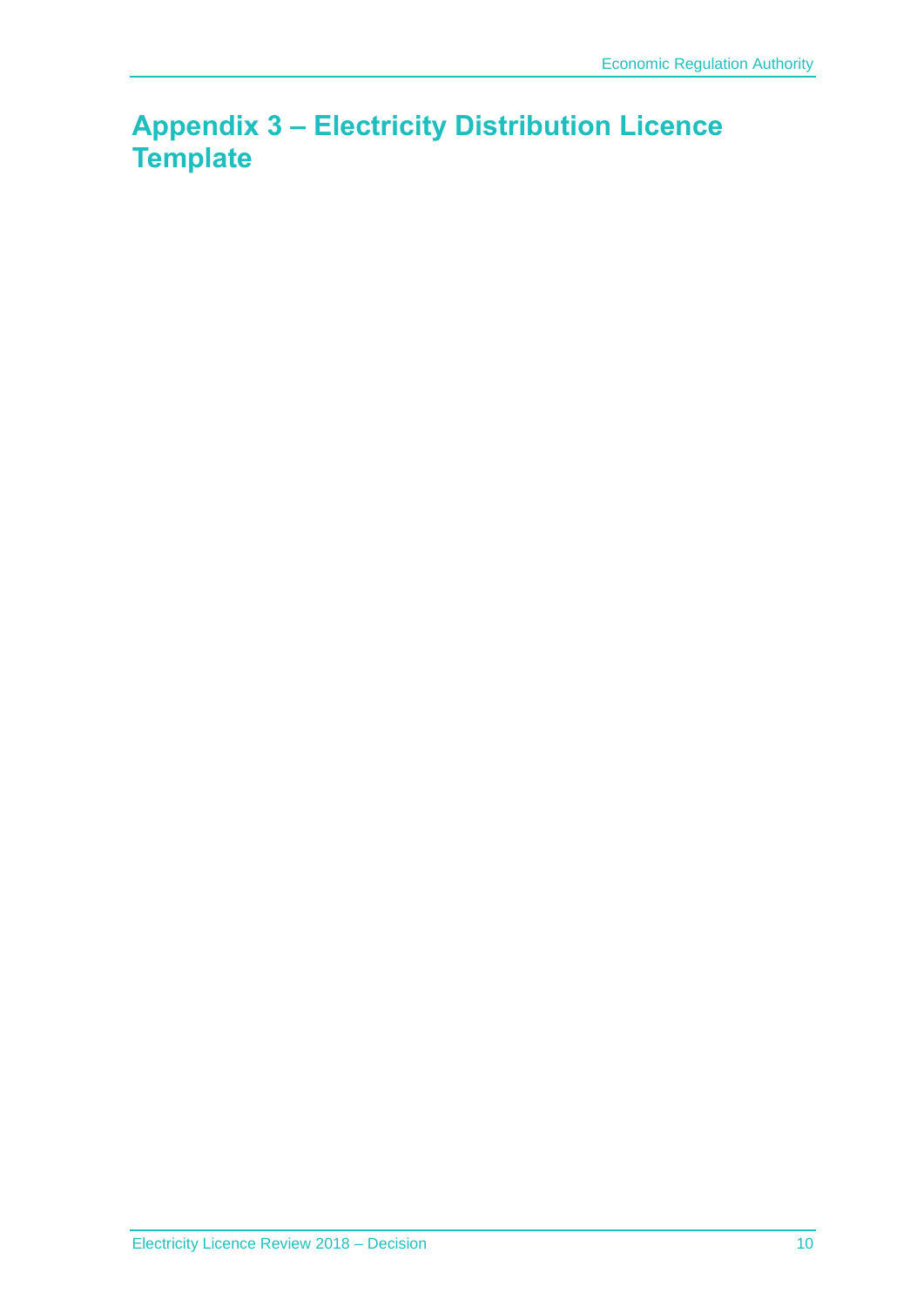## <span id="page-12-0"></span>**Appendix 4 – Electricity Retail Licence Template**